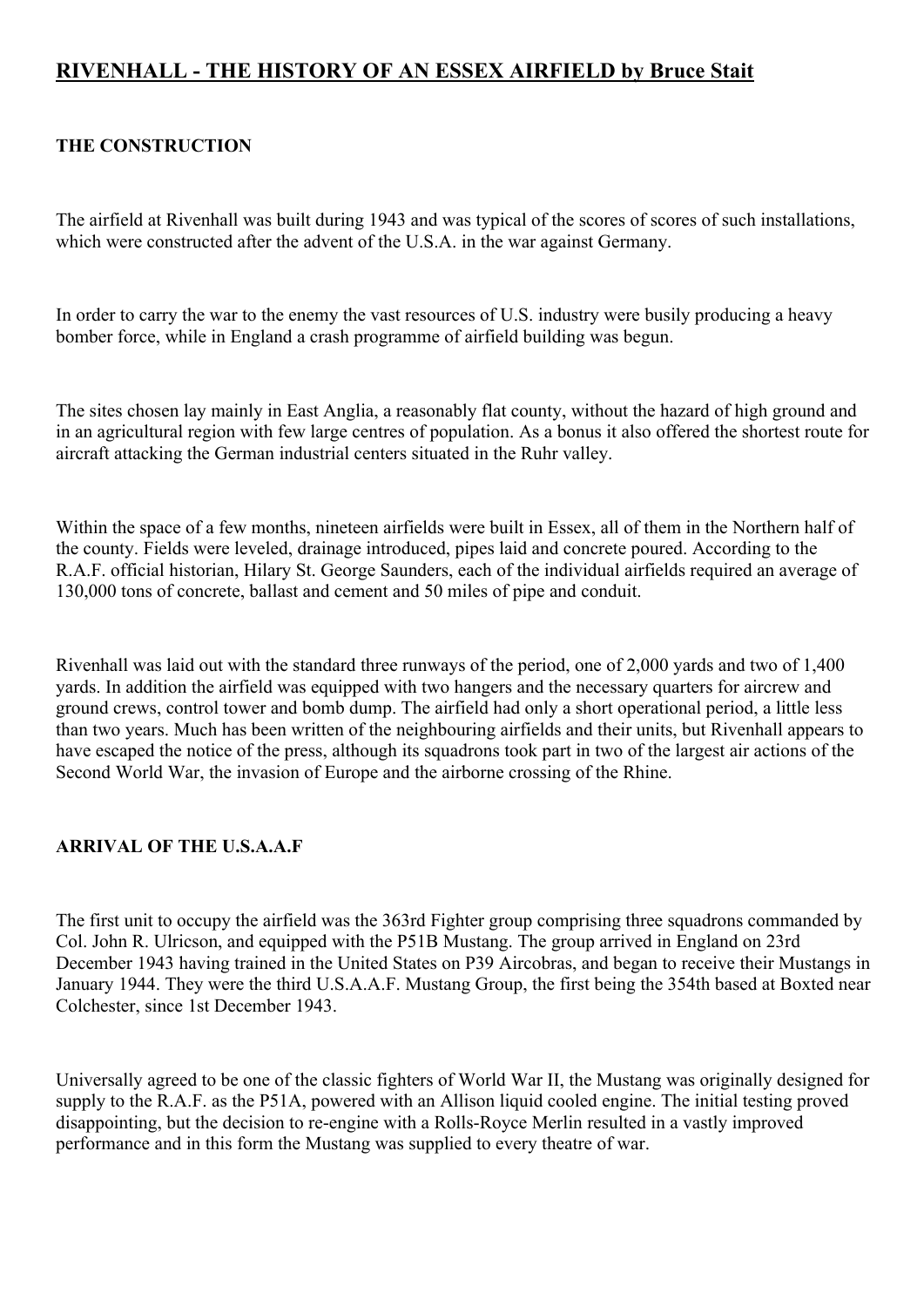The 363rd F.G. aircraft were initially painted olive drab but replacements were generally in natural aluminium finish. The 380th Squadron aircraft were coded A9 with a blue band around the nose, the 381st were coded B3 with a yellow band and the 382nd C3 with a red band.

#### **FIRST COMBATS**

With the improvements in the weather conditions during the first few weeks of 1944, the 363rd F.G. after working up on what was for them a new type, prepared to join the other 9th Air Force combat units in operations against the enemy. The group, despite some initial shortage of aircraft, became operational for the first time on 23rd February 1944.

The U.S. 8th Air force, in pursuance of its daylight bombing policy, was engaged in attacking suitable targets in Germany. During the month of March 1944, Berlin, the capital of the Third Reich, was frequently attacked, and the Rivenhall Mustangs provided part of the fighter escort. Weather conditions were not always ideal and the attack scheduled for 3rd March was turned back short of the target due to the presence of large cloud formations.

Despite this however, the 363rd F.G. tangled with German Fighters for the first time, claiming two destroyed and one damaged for no U.S. losses. Initial excitement on the part of the Mustang pilots resulted in several minor incidents. Instead of jettisoning his external wing tanks, one pilot selected the wrong lever and let his landing gear down, while another, in the heat of the moment, forget to switch tanks and almost has his engine quit on him.

There was much jubilation when the Mustangs returned to Rivenhall after their first blooding. Perhaps it was just as well they could not know what lay in store for the on the following day. Similar weather conditions existed on the 4th March, but part of the bomber force pressed on with the mission. Somewhere near Hamburg the 363rd F.G. became separated from the bombers in the cloud that covered the area, extending up to 28,000 feet. A group of Me 109's from the elite I/JGI were ordered to intercept by the German raid tracking service. From the combats that followed, eleven Mustangs failed to return to Rivenhall.

There seems little doubt that the disaster was compounded by many factors, although the main force of B17 bombers was recalled because of the prevailing weather conditions, 31 bombers continued with the mission. The towering cloud provided excellent cover for the waiting German Fighters, enabling them to ambush the novices of the 363rd F.G. with terrible results.

Berlin continued to receive a hammering on the 6th and 8th March and once more the Rivenhall squadrons provided fighter escort duties for the 8th Air Force Fortresses. In order to provide fighter cover for the Allied invasion fleet that was assembling in South Coast ports, the 9th Air Force transferred all its fighter units to airfields in that vicinity during the month of April.

The 363rd F.G. left Rivenhall and moved to an advanced landing ground at Staplehurst, Kent.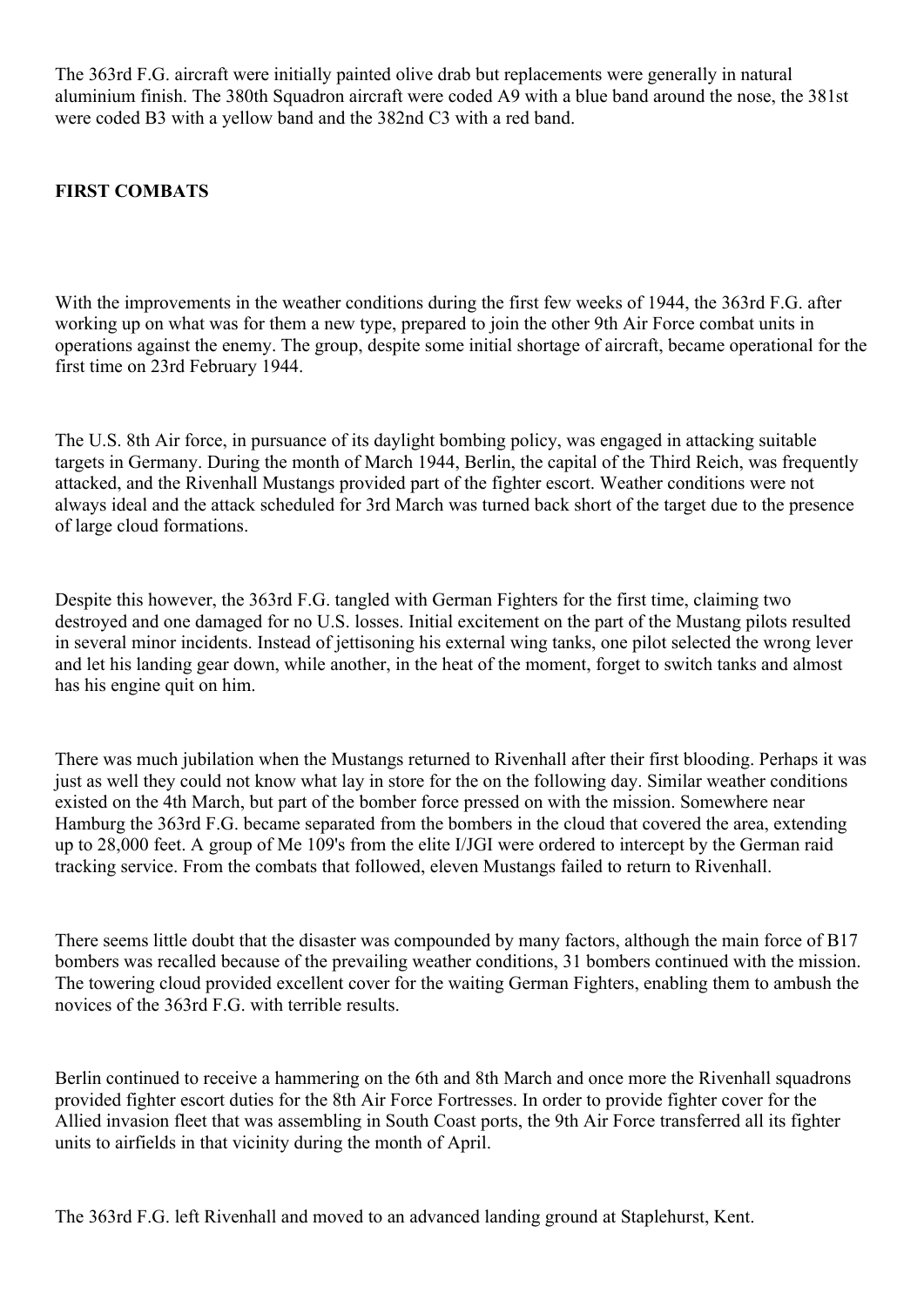## **THE 'WIDOW MAKERS'**

15th April 1944 saw the arrival of the 397th Bomb Group comprising four squadrons commanded by Col. Richard T. Joiner Jr. equipped with Martin B26 Marauders, a twin engined, medium bomber, which became the mainstay of the U.S. 9th Air Force, undertaking many tactical bombing missions in Occupied Europe There were seventy-five planes in all, painted olive drab on the upper surfaces with neutral grey undersides.

For ease of identification the group's Marauders carried a yellow diagonal band, about 21 inches wide, across the fin and rudder. The squadron codes were X2 for 596 Squadron, 9F for the 597th, U2 for the 598th and 6B for the 599th. Each aircraft had a single letter, applied to the fuselage aft of the national insignia, for individual identification of aircraft, but it was customary for the aircrew to refer to their plane only by the last three digits of the serial number, which was displayed on the vertical fin. Original serial numbers were approximately 42-96029 to 42-96125. Many planes had names and drawing on the nose; a short list of know aircraft is appended, and any additions would be welcomed.

## **ATTACK ON THE V2 SITES**

Five days after their arrival at Rivenhall. On the 20th April, the group flew their first mission, a medium altitude attack against a launching base for the V2 flying bomb at Le Plouy Ferme, exactly one year after the group was activated at MacDill Field, Florida.

The launching sites for the Flying Bomb, (more usually referred to as 'Doodlebugs' by the civilian population) were priority targets for the Allied Air Forces as soon as the authorities fully realized the use to which these sites were to be put. In the Pas de Calais area a positive rash of buildings developed, each with a curious curved ramp that gave rise to the first name for this new discovery, 'Ski Site'. The 9th A.F. began a grim programme of attrition aimed at destroying the No-Ball targets, as they were officially known. To this end, they received valuable assistance from both the U.S. 8th A.F. and also the R.A.F. By the end of May, 103 of the original flying bomb sites had been destroyed out of a total of 140.

To achieve this, the Marauders had delivered an average 182.6 tons of bombs for each site. (Comparable figures are 165.4 tons for the Fortress and only 39.8 tons for the Mosquito). Despite the weight of these attacks, the first flying bomb fell on the British Isles in the early hours of 13th June. From then on, the firing rate increased steadily. Obituary notices, that might be helpful to the enemy, were forbidden in all local and national newspapers. The papers referred vaguely to 'Rocket attacks by flying bombs in Southern England'. After the war, the Fire forces Commander P.G.Garon M.C.,G.M., commented wryly, 'Essex took up a devil of a lot of Southern England during the V2 attacks.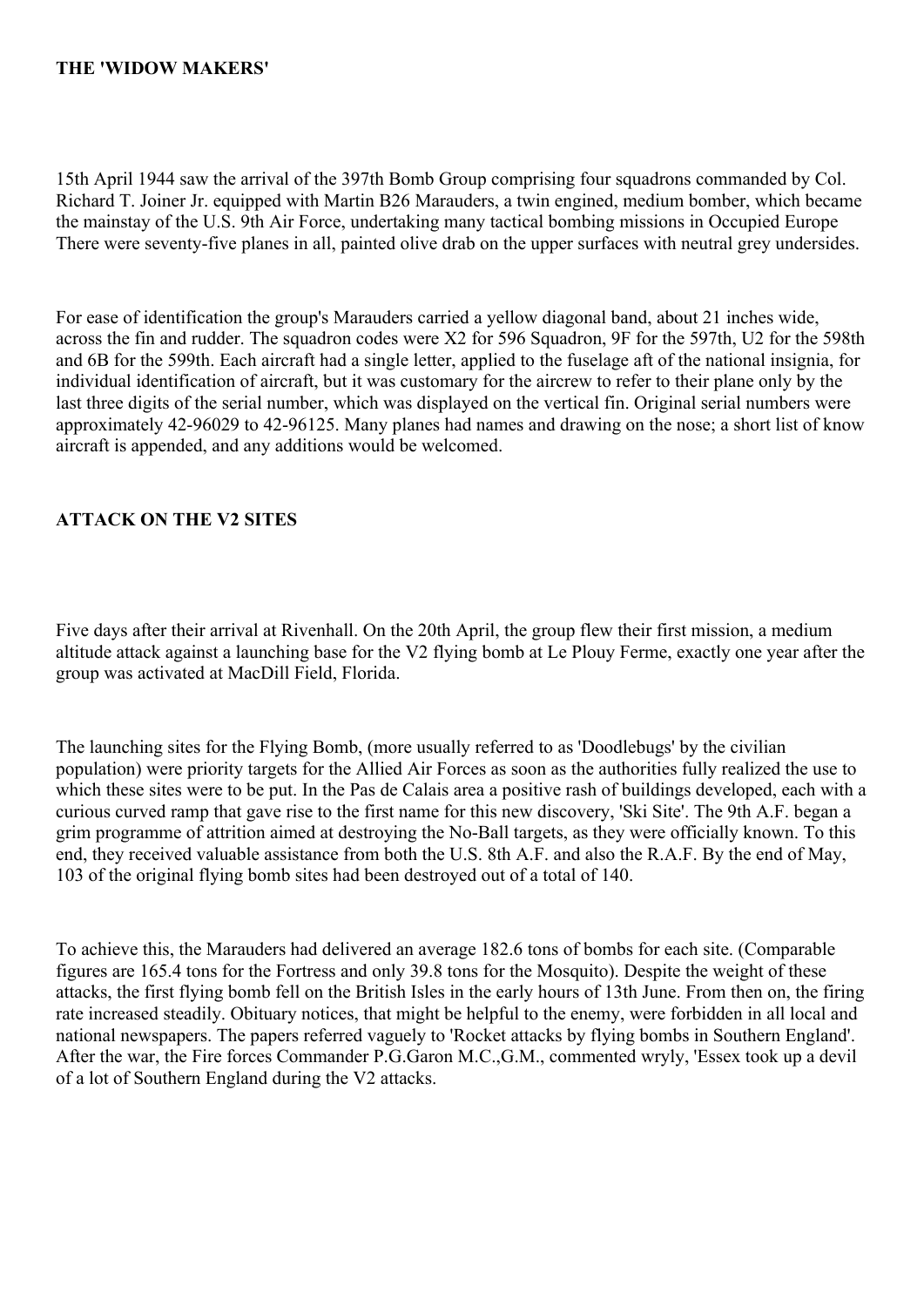Prior to the invasion of Europe, the four Rivenhall squadrons were called upon to play their full part in the important programme of interdiction, attacks against vital centres of transportation, bridges, railways and viaducts, in order to deny the German armies access to the battle area. The campaign was so successful that in the three months before D-Day, only four of the eighty special rail targets escaped serious damage and the Germans finally abandoned all attempts to keep account of the damage and destruction. Rail traffic over the whole of France declined by 70%.

The 9th A.F. had begun the main programme of bridge destruction on the 24th May and by D-Day (6th June) of the twenty-four bridges between Rouen and Paris, eighteen had been destroyed and the remainder blocked. The targets were frequently heavily defended; on the 28th May, the group attacked the Maisons-Laffitte rail bridge between Paris and Conflans and ran into the heaviest concentration of flak it has encountered to date. No aircraft were lost, but twenty-one returned to Rivenhall with battle damage. The group was not so lucky on a return visit to the bridge almost a month later, on the 24th June. On this occasion, flak accounted for the loss of four aircraft, three of the (42-96120), 121,127) being the original olive drab planes first assigned to the group. In addition two others were so severely damaged that they had to land in friendly territory. Replacement aircraft, arriving to take the place of those lost in combat or battle damaged, were left in their natural metal finish from approximately 42-96130 onwards. After some two months of operations, the majority of 397th Marauders were in this natural finish and properly dubbed 'The Silver Streaks' by the popular press.

During the summer months, the sight of and more particularly the sound of the Rivenhall squadrons became a commonplace sight for people in the surrounding villages. In the early morning, the ground would shake to the thunder of dozens of Pratt and Whitney engines as the 'Silver Streaks' roared over the fields and hedgerows, climbing for latitude. Later in the morning, heads would turn to the skies as the planes returned, anxiously counting the feathered propellers and other evidence of battle damage.

#### **PRELUDE TO THE INVASION**

Extraordinary precautions were taken on all airfields in Britain on the 5th June 1944. In order to prevent any leakage of information, workmen and civilians on the airfield were detained until the last plane returned on the Monday evening. Some indication of the rationing conditions that existed at that period of the war may be gauged from a remark made by one of the civilians and reported in the Essex Chronicle. "I had chicken for dinner" declared one woman who had been detained on an American airfield.

To provide instant recognition for the gunners manning the anti-aircraft defences on the invasion fleet, every Allied aircraft was painted with alternate black and white stripes, on wings and fuselage, subsequently known as 'Invasion Stripes'. These were applied on June 4th and 5th in a mammoth painting exercise which occupied most of the two days and some of the evening prior to D-Day. H-Hour on June 6th for the sea borne landings was set for 0630 hours. The U.S.9th Air force attacked three coastal batteries at first light and seven defended positions in the area of UTAH beach just prior to H-Hour. On this day, the 397th B.G. flew two missions, numbers 40 and 41. The weather conditions were far from ideal, heavy cloud with low overcast conditions covering the whole of the Normandy invasion area.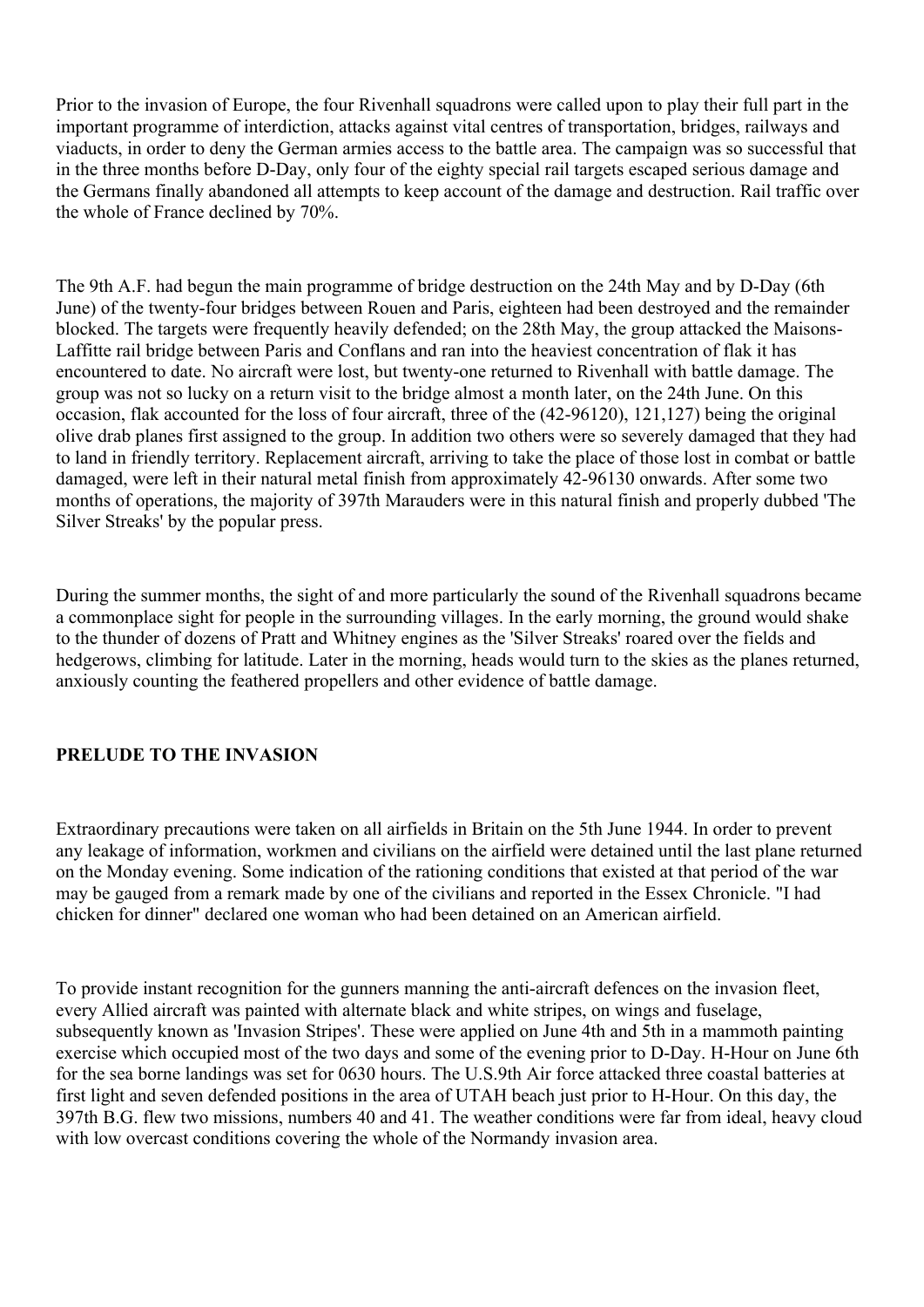In the two months following D-Day, another forty-five missions were flown before the 397th said farewell to Rivenhall and moved to Hurn near Bournemouth, Sussex on the 5th August. By this time, the Allied armies were firmly established in France, and only twenty-one days later the 397th moved again to an advanced landing ground at Gorges, France.

In the subsequent months, the 397th B.G. continued to add to its already considerable reputation for knocking out strategic bridges; in fact their unofficial title seems to have been 'The Bridge Busters'.

An attack in the morning of 23rd December 1944 against a railway bridge at Eller, Germany, earned them a 'Distinguished Unit Citation' for outstanding performance. Despite the lack of fighter cover, the group successfully hit the bridge, but was immediately set upon by a large force of Me 109 fighters. During the subsequent fight seven marauders were lost, and only five of the planes that returned were undamaged. By the time the war in Europe ended, the group had flown 239 missions, the final one taking place on the 20th April 1945 exactly one year after the first mission from Rivenhall.

# **OPERATION MARKET GARDEN**

In the 111 days during which the 397th was stationed at Rivenhall, a total of 85 missions were flown; the summer of 1944 had few days when bad weather prevented the aircraft from fulfilling their tasks in the air war against Germany. At mid-day on Saturday 7th October 1944, Short Stirling bombers, now converted to towing duties, made the cross-country flight from their airfield at Harwell, from which they had recently taken part in Operation MARKET GARDEN - the airborne drop at Arnhem. The Stirlings, and their Airspeed Horsa gliders, formed part of No. 38 Group, and many of the local airfields previously occupied by the U.S. Air Forces were taken over by the Group.

Two squadrons were based at Rivenhall, Nos. 295 and 570, consisting of two flights of each, 'A' and 'B'. No. 295 Squadron was coded 8Z for 'A' flight and 8E for 'B' Flight. 570 Squadron Stirlings were coded E7.

The Short Stirling Mark IV differed from the earlier marks in several external features. The nose machine gun turret had been replaced with a clear plexiglass observation position and the mid upper turret removed and faired over. This reduced the defensive armament to a rear turret comprising four Browning 303 machine guns. The bomb bays were retained, there was an exit hatch in the bottom of the rear fuselage for use by paratroopers, and each aircraft was equipped with a 'U' shaped tow attachment under the rear turret.

The stalky undercarriage was a distinctive feature of the aircraft. In order to improve the Stirlings performance, it had been decided to increase the angle of attack of the wing that would help to reduce the touchdown speed on landing. The consequence of this meant a longer undercarriage which resulted in an unfortunate tendency for it to collapse when turning off the runway too fast. In addition, the tyres were prone to burst after picking up flints or stones from the runways or perimeter track.

The Airspeed Horsa was perhaps the most successful glider used by any of the airborne forces in World War II. It was a high wing monoplane with a span of 88 feet (only 11 feet less than the Stirlings) and extremely large split flaps, which have been described as 'being as big as barn doors'. These flaps were the secret of its very steep descent and short landing run.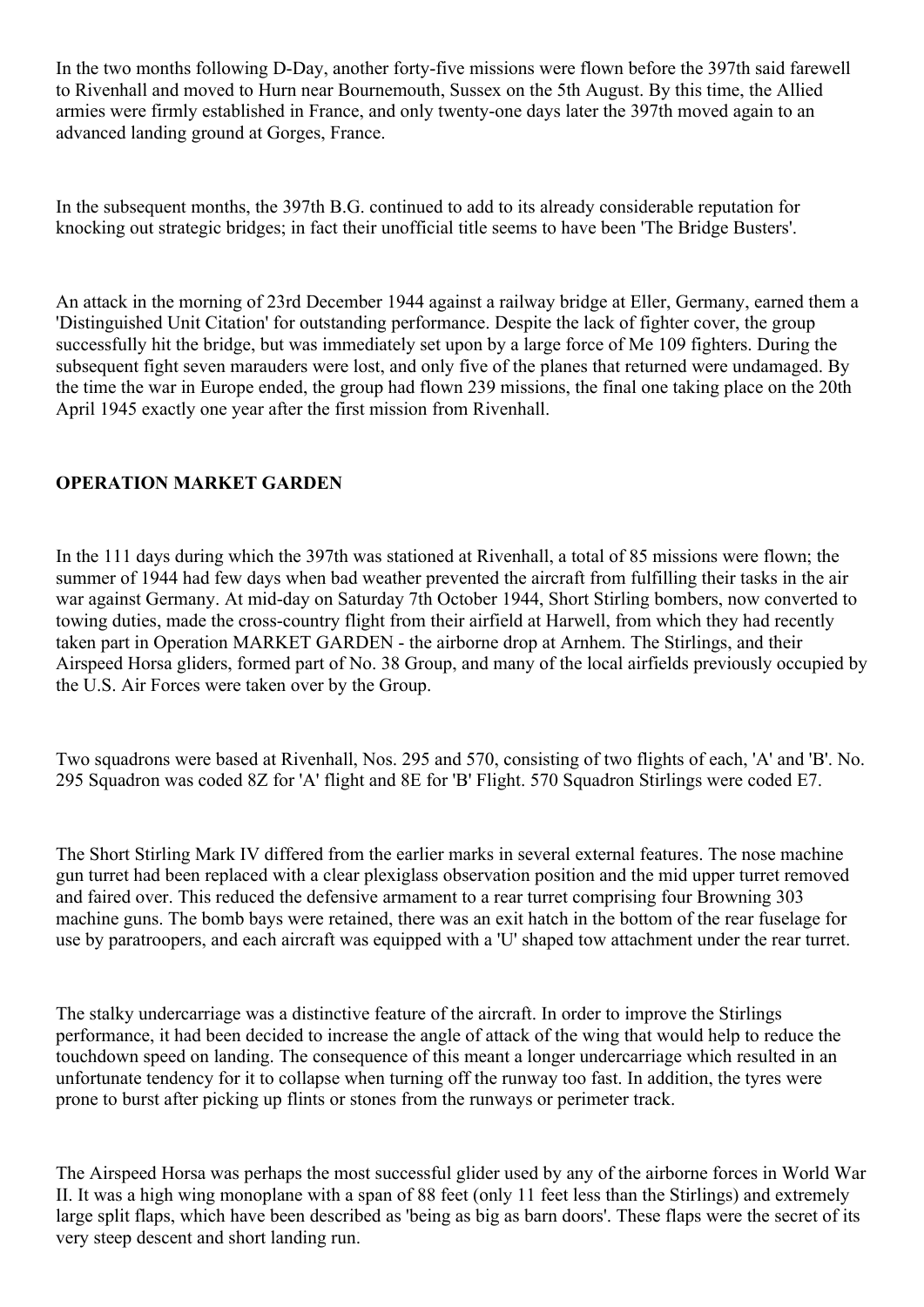From the outside, the Horsa looked like any other big aeroplane, but without engines. As soon as one stepped inside the difference was evident - it had the appearance of a big model, everything in the structure being of wood. The sound of footsteps and the echoes in the fuselage sounded like walking in a wooden hut, and seated at the dual controls it came as something of a surprise to find they were made from laminations of multiply. In flight, the controls were heavy, as one would expect from such a large machine, and the ailerons had a 'delayed action' effect. After applying aileron to bank the aircraft in a turn or to pick up a dropped wing, there was no immediate reaction, which invited the application of more aileron, when it took effect and the ailerons were centralised, the wing kept on lifting, requiring opposite aileron, and so on. The result was over-controlling until the pilot got the hang of it. Altogether there were some thirty aircraft to each squadron, with the same number of gliders, and the airfield took a distinctly crowded appearance.

Practice flights were swiftly instituted and the local inhabitants saw for the first time just what the gliders were capable of in the hands of an experienced pilot. Contrary to popular belief, glider pilots were not volunteers. Such volunteers as there were fell far short of the requirements and in order to offset the heavy losses incurred during the Arnhem operation, many R.A.F. pilots were seconded to the Glider Regiment This enforced transfer was the reason for a certain amount of bitterness in some glider pilots, who felt they had been trained for bigger and better things than gliders.

A tactical landing was a heart stopping sight. The Horsa, traveling at 100 m.p.h. would cast off from its tow, lower its huge flaps and point its nose downwards. This descent slope of 1 in 1 1/2 and to the onlooker seemed certain to end in disaster. At the lat moment, the glider would round out, landing on its main wheels, rock onto its front wheel, and apply brakes. This manoeuvre, if correctly executed, could enable a skilful pilot to land the Horsa in little more its own length.

The technique for mass landings was rather different, much longer landing runs were used to enable gliders to reach their appointed place and leave the area clear for others. In the early stages of training, many gliders landed outside the airfield perimeter, often in a badly damaged condition. The news of a crashed glider would flash around the district and unless a guard was placed on the wreck, many parts of it would swiftly disappear. Plywood was a rare commodity during the war years and a Horsa was built of very little else. Bungee rubber was also used in its construction and this also was quickly spirited away. The writer well remembers acquiring 1/16 inch thick plywood, useful for making model airplanes, which was removed from a Horsa, Stuck firmly in a hedge. Parts of a number of fuselages may still be seen today, often used as shed in gardens or allotments. A standard Horsa comprised thirty production units, mainly produced in furniture factories, and subsequently assembled together. It weighed a total of 7000 pounds, and was capable of carrying twenty-nine fully loaded troops or a 75mm pack Howitzer.

Although the squadrons based at Rivenhall had the outward appearance of a glider group, the Stirlings were used extensively for several other duties besides that of towing Horsas. One of these was the supply of arms and equipment to the many resistance groups in Occupied Europe. The navigational efficiency required, in order to locate a pinpoint in the heart of enemy occupied territory had to be of the highest order. In addition, each aircraft, operating alone, had to ensure that the drops were made from a certain height with the greatest accuracy. The correct signal had also to be received from the reception committee, whose members often waited for the supplies at the risk of their lives.

The Norwegians were reported to be among the best at marking the dropping zones and in giving the correct signal from the ground. Aircraft flying to Norway had only approximately half an hour in which to locate the zone, in a land of mountains, mist and snow before a shortage of petrol made their return essential. The total flying time was approximately nine hours.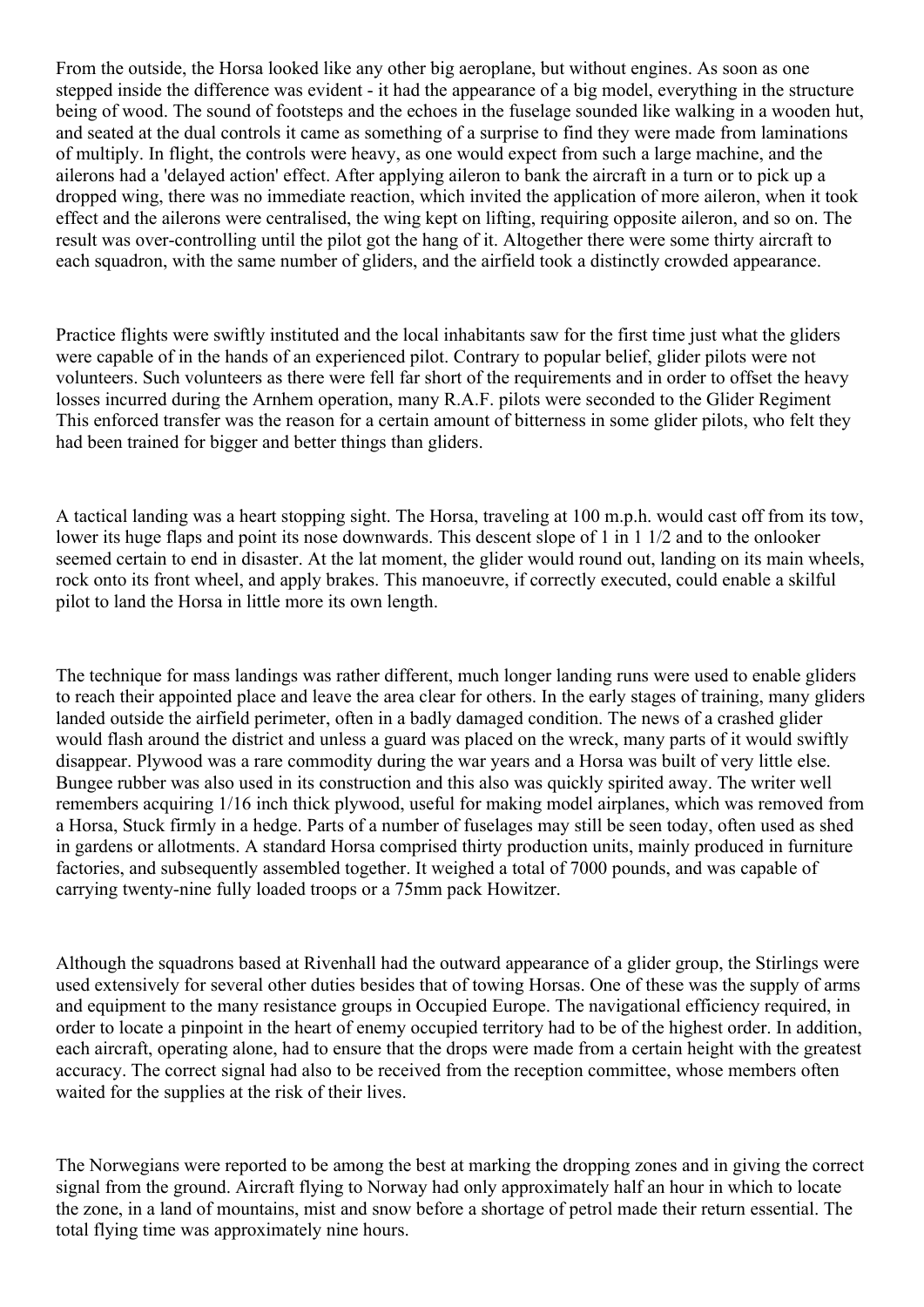Warrant Officer Peter Baldock, of Braintree, flew with 295 Squadron as navigator of B-Beer, serial No. LK129. He recalls that Special Operations Executive (S.O.E) drops were made whenever the weather conditions were favourable. During the month of April, the aircraft of 295 and 570 Squadrons flew S.O.E. missions to aid the resistance fighters near Copenhagen and other place in Denmark. Wherever possible these operations were carried out in at least half moon conditions, as the final part of the navigation had to be visual.

Returning from a successful drop to the freedom fighters in Holland during this period, B-Beer was coned by the searchlight defences. The pilot pushed the control column forward to build up speed and began to take evasive action from the anti aircraft fire that was being hurled at them. Leveling out of the high-speed dive, in which the aircraft touched over 300 m.p.h., the rear gunner got in a good burst and knocked out one of the searchlights

## **OPERATION TABLEJAM 343**

.

On the night of 26th April, seven aircraft took part in an operation code named 'TABLEJAM 343' and were assigned to different targets in Denmark. The defences were reputed to be severe and the instructions were to 'go in low'. B-Beer was one of the three aircraft that returned safely, after dropping its supply load of twenty-four containers and two packages. W.O. Baldock saw one of the Stirlings that was flying extremely low, belly in on the shores of an inland lake. On their return from the target it was learned that the crew of the crashed Stirling had escaped without serious injury, but there were casualties among the other lost aircraft. One of the hazards of low flying was small arms fire, the wireless operator of a 570 Squadron Stirling on the night of 23rd April was hit in the shoulder by a spent bullet, which was assumed to have been caused by small arms fire.

The Short Stirling was the first four-engined bomber of the war, although its limited ceiling prevented it from ever attaining the fame of its later compatriots, the Halifax and Lancaster. Nevertheless it did continue to serve in its original capacity with 295 and 570 Squadrons, both of whom underwent bombing training in addition to their other varied duties.

In February 1945 the crews put their training to good use when they were called on to perform tactical bombing in support of the 1st Army Group. The operation called for close support bombing, at night, just behind the front line. The aircraft successfully delivered their loads of 24 x 500 pound bombs, bombing being accomplished using 'Gee' radar control. Used correctly it was possible to bomb within an accuracy of 200 yards.

## **OPERATION VARSITY**

.

Both of the Rivenhall squadrons, together with others of No. 38 and 46 Group took part in the final large scale airborne operation of the war, code named 'VARSITY' On Saturday 24th March 1945, in conjunction with Allied troops on the ground, the American 17th and the British 6th Airborne Divisions were landed on the east bank of the Rhine. Two days before, gliders, airborne troops and aircrews were 'sealed off'. They were not allowed to leave camp, post letters, telephone or be telephoned. On 23rd March the glider pilots, crews and airborne troops were carefully briefed. They were told that the success of their mission would considerably hasten final victory. At 2 a.m. on the morning of the 24th the crews were called, given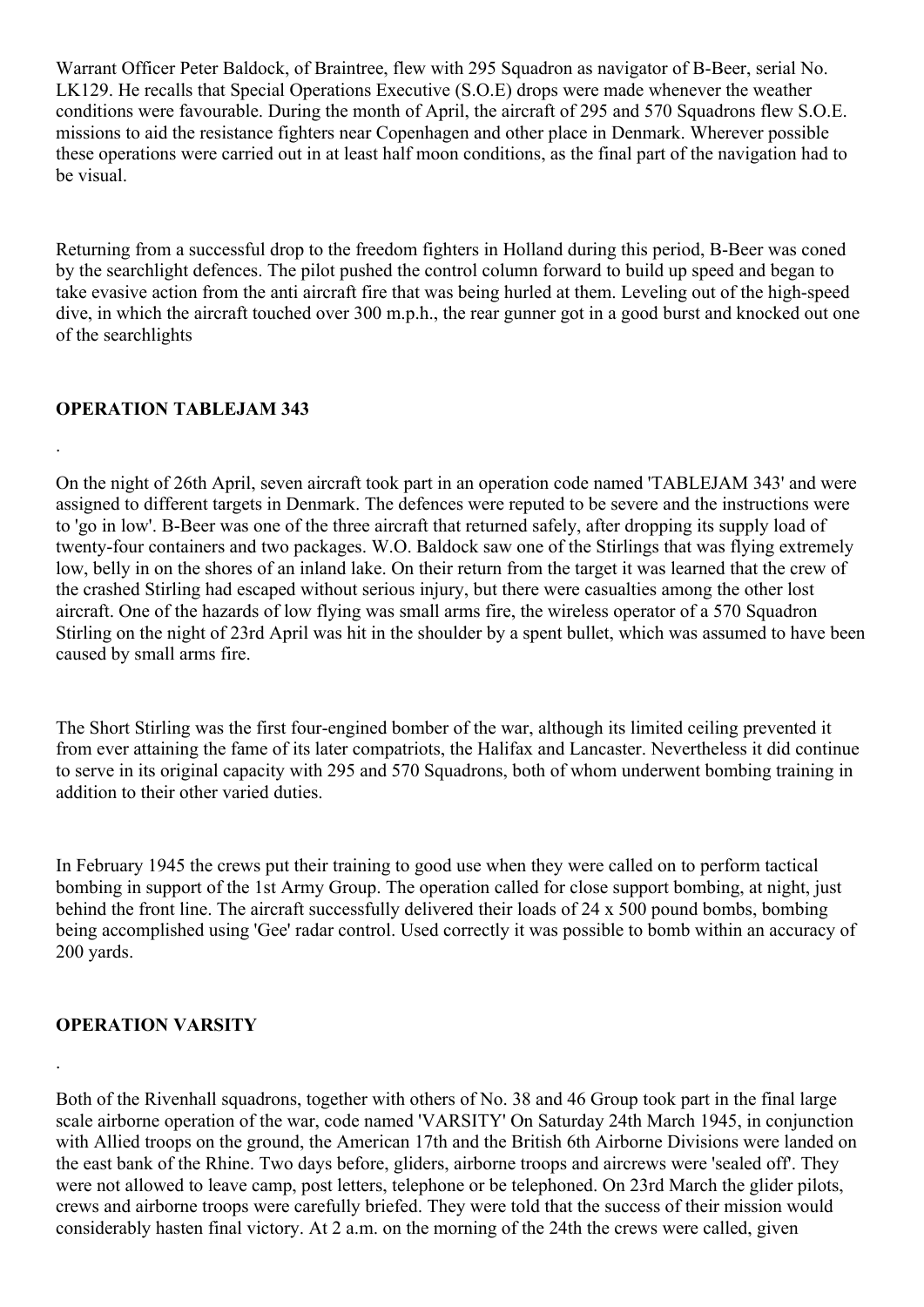breakfast of bacon and eggs and received a last briefing that included final weather reports. All aircrews were given revolvers and warned that if they had to bale out over Germany the Nazis might be too disorganized and panicky to take prisoners.

The Stirlings were marshalled along the perimeter track, facing the main runway. The airborne troops, khaki clad figures with maroon berets, filed into the gliders that were parked together as a group. The tug aircraft converged on the runway from the perimeter track, the towrope was fixed and the next glider brought up by tractor. The Control officer signaled the first aircraft away at 0700. As one Stirling cleared the end of the runway another was given the signal to go. The take-off, with a fully loaded glider, was sluggish. The Horsa was first off the ground, after a run of about thirty seconds, and three seconds later the Stirling became airborne. The vast air armada made rendezvous over Hawkinge, Kent before heading out over the North Sea. The four-hour flight, in perfect spring sunshine, was fairly uneventful.

Nos. 295 and 570 Squadrons had the distinction of leading the airborne fleet over the Rhine at Wesel, where the gliders were cast off. The drop was not without incident. Fighter Bombers of the 2nd Tactical Air Force, whose task it was to nullify the defences, had been partially prevented from doing so by the early arrival by seven minutes of the tugs and gliders. The paratroopers and gliders had to descend through dust and smoke, in the face of anti aircraft and ground defences. The glider lands were exceedingly accurate, many touching down within 20 or 30 yards of their objective. Fortunately the casualties were light. About three hundred gliders were damaged, more or less severely, and ten were shot down. Among them was the Horsa towed by B-Beer, one of the first aircraft to cross the Rhine. All Stirlings from Rivenhall returned safely. With the Allied armies racing across Europe, the question of supplying essential materials to the forward areas became of paramount importance. During the month of April, Stirlings from 295 and 570 Squadrons were called upon to ferry 625 gallons of high octane fuel in jerry cans to Allied fighter aerodromes. It says something for the logistics of that period, when it is realized that in order to carry the 625 gallons to the waiting fighters, each Stirling used between 1,000 and 1,200 gallons of fuel on the round trip.

As the war in Europe drew to its close, the squadron's Stirlings were used in yet another capacity, as ferry aircraft. The advancing Allied armies liberated many prisoner of war camps and the freed prisoners were transported to Brussels. There, the Stirlings picked them up and flew them back to England and freedom. In the months that followed, Rivenhall became one of the busiest airfields in East Anglia, so much so that eventually customs facilities were installed. The Stirlings continued to ferry the returning ex P.O.W's and servicemen on leave or for demobilization, during the weeks following the end of the war in Europe.

On V.E. +1 10th May 1945, the squadrons of No. 38 Group were engaged in operation DOOMSDAY, the airlifting of troops for occupation duties in Norway. The manifest for B-Beer included 16 R.A.M.C. personnel, one motorcycle and one dog. An ex-Luftwaffe airfield, Gardermoen, 40 miles north of Oslo was the destination, where the German commander surrendered to the senior British officer. The German personnel continued to man the airfield services and to assist the turn round of aircraft. Tragically, three aircraft from the group crashed due to bad weather, which involved the loss of Air Vice marshal Scarlett Streatfield and many soldiers of the 1st Airborne Division. At the time of writing (1976) an attempt is to be made to recover the wreck of one of these Stirlings, No. LJ899 belonging to No. 19 Squadron, from Lake Rydafors, Sweden.